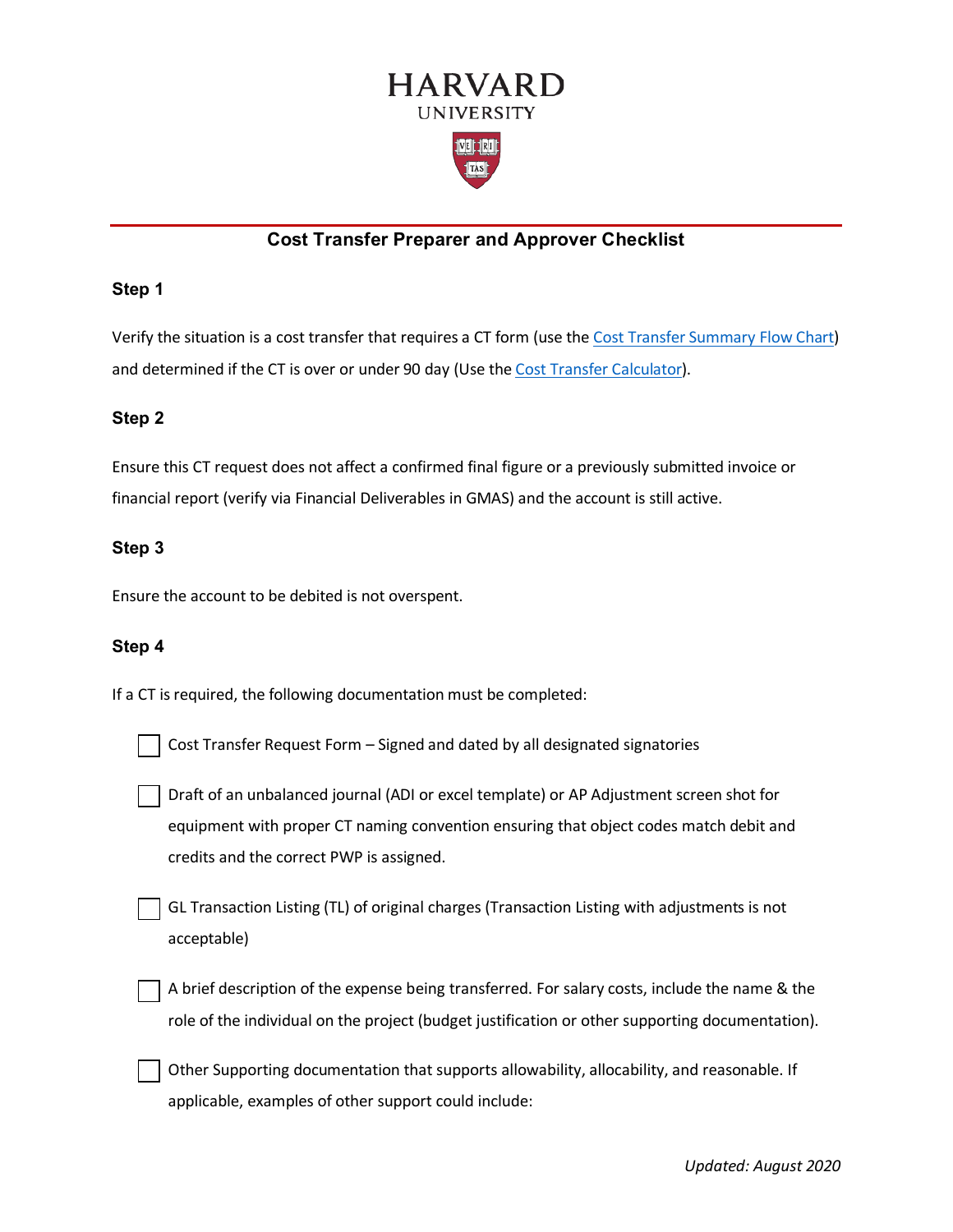| Internal or external communication documenting the need for the transfer                                                                                                              |
|---------------------------------------------------------------------------------------------------------------------------------------------------------------------------------------|
| Documentation of air travel costs from a non-federal account that complies with the Fly<br>America Act (U.S. flag air carrier, Open Skies Agreement & lowest economy airfare)         |
| Verification and documentation of how this CT meets the "Unlike Purpose and<br>Circumstances Criteria" for costs generally treated as indirect costs (office supplies,<br>meals etc.) |
| Vendor Justification form for purchases over \$10,000                                                                                                                                 |
| Any non-salary expenses over \$25,000 must include suspension and debarment<br>supporting documentation.                                                                              |
| Documentation supporting specific Over-90-day Exception (e.g., copy of the Action<br>Memo, correspondence between departments and central offices, etc.)                              |
| If not addressed in the Over 90-day Exception, include additional documentation to<br>justify the late request.                                                                       |
| Prior to submission ensure the following criteria have been met:                                                                                                                      |
| The description of cost and all attributes of the GL transaction listing match the draft of the<br>unbalanced journal (including object codes, HUID, and period of work performed).   |
| All supporting documentation is included for proper justification.                                                                                                                    |
| Ensure under audit, the CT package can stand-alone                                                                                                                                    |
| Ensure the correct naming conventions have been used                                                                                                                                  |
| After all approvals have been obtained                                                                                                                                                |
| Process CT in the GL within 5 business days of approval date                                                                                                                          |
| Upload a copy to GMAS and/or retain a copy locally                                                                                                                                    |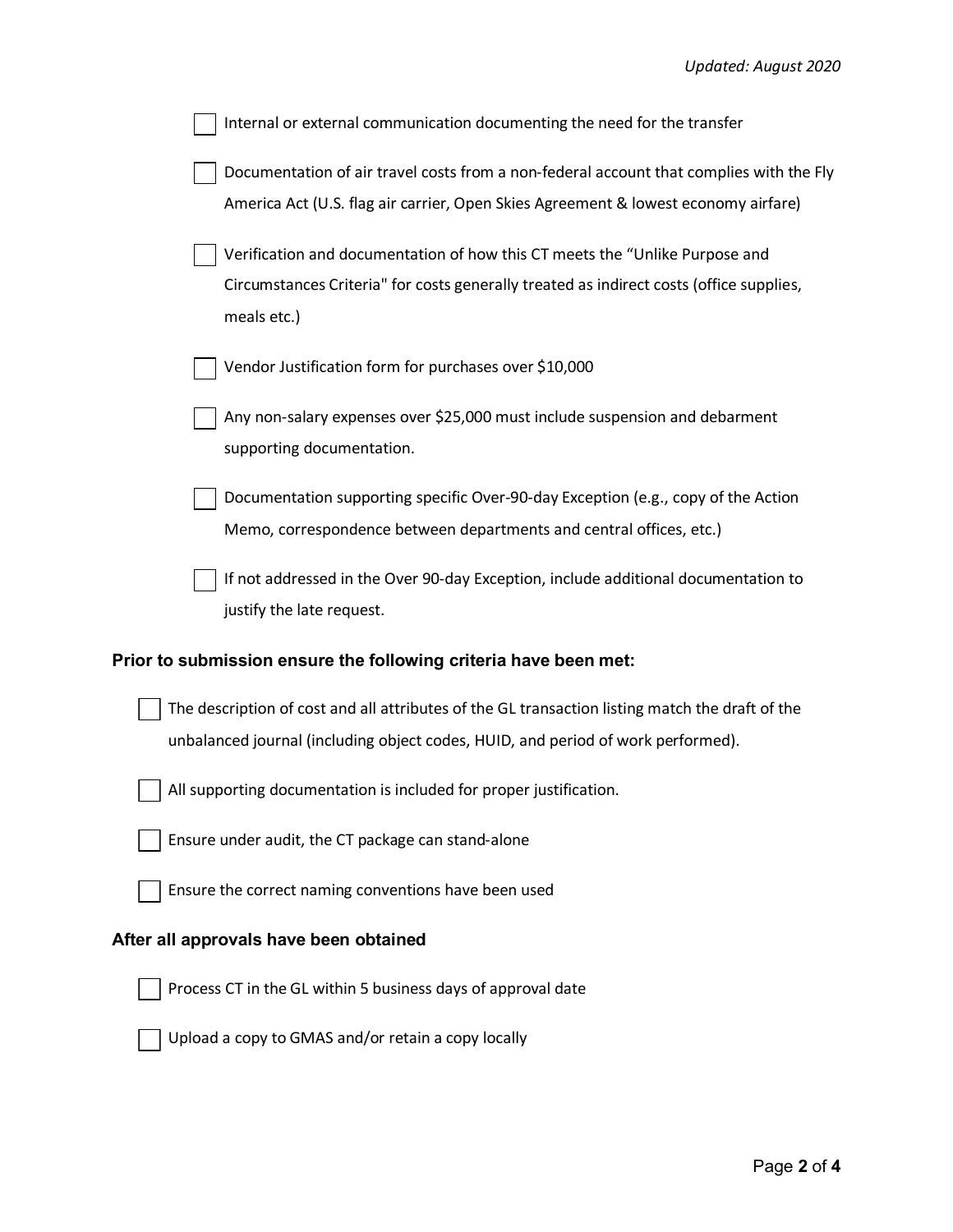### **Additional Considerations for Approvers**